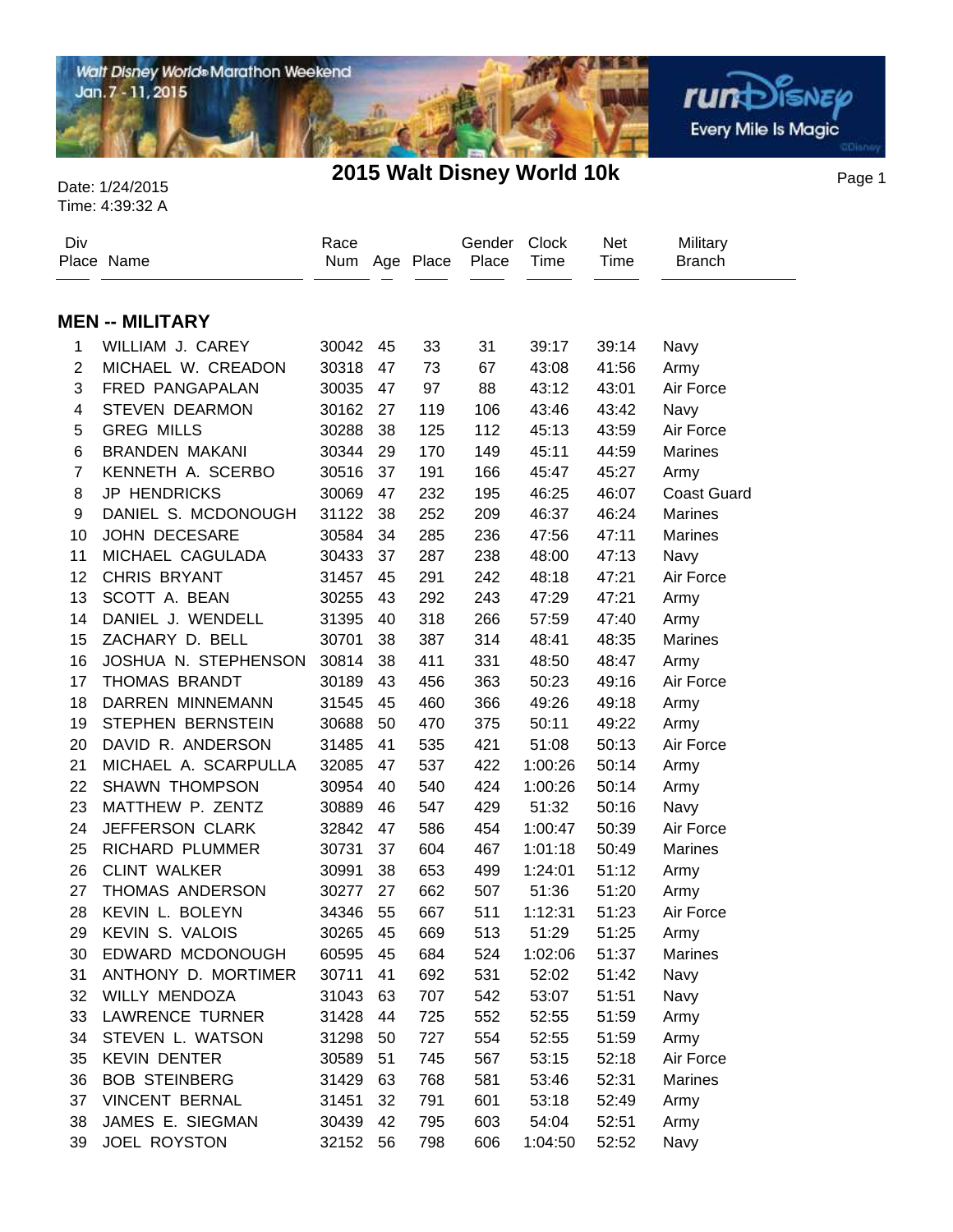# Page 2 Date: 1/24/2015 **2015 Walt Disney World 10k**

| Div |                              | Race  |    |               | Gender<br>Place | <b>Clock</b><br>Time | Net   | Military       |
|-----|------------------------------|-------|----|---------------|-----------------|----------------------|-------|----------------|
|     | Place Name                   |       |    | Num Age Place |                 |                      | Time  | <b>Branch</b>  |
| 40  | ROBERT E. COTE               | 32808 | 49 | 800           | 607             | 1:04:28              | 52:54 | Marines        |
| 41  | <b>RICK MARKS</b>            | 30402 | 35 | 817           | 620             | 53:34                | 53:04 | Air Force      |
| 42  | <b>KURT SMITH</b>            | 31034 | 44 | 818           | 621             | 53:35                | 53:04 | Air Force      |
| 43  | <b>NOAH FIRTH</b>            | 32028 | 29 | 824           | 626             | 1:04:22              | 53:08 | Air Force      |
| 44  | DAVID W. YANCEY              | 30904 | 51 | 860           | 653             | 53:49                | 53:25 | Air Force      |
| 45  | <b>JUDD BAILEY</b>           | 30949 | 55 | 861           | 654             | 53:38                | 53:26 | Army           |
| 46  | <b>JOE WALSH</b>             | 31517 | 36 | 866           | 657             | 54:08                | 53:27 | Army           |
| 47  | <b>BEAU LOCKWOOD</b>         | 35066 | 34 | 895           | 677             | 1:23:48              | 53:40 | Army           |
| 48  | BRANDON J. BAKER             | 30582 | 28 | 906           | 688             | 55:24                | 53:43 | Army           |
| 49  | TIM DIETRICH                 | 33213 | 51 | 919           | 698             | 1:04:15              | 53:49 | <b>Marines</b> |
| 50  | BRYAN C. ELWOOD              | 31826 | 31 | 937           | 711             | 1:04:16              | 53:57 | Army           |
| 51  | JASON J. CLARK               | 32166 | 33 | 950           | 719             | 1:04:18              | 54:07 | Army           |
| 52  | ROBERT KEICHLINE             | 31828 | 52 | 1025          | 775             | 1:04:51              | 54:40 | Air Force      |
| 53  | DALE B. STEWART              | 32423 | 48 | 1044          | 785             | 1:06:29              | 54:47 | Army           |
| 54  | DAVID S. LLAMAS              | 34331 | 43 | 1068          | 799             | 1:15:22              | 54:56 | Army           |
| 55  | <b>SCOTT HAWKS</b>           | 34996 | 40 | 1088          | 814             | 1:27:01              | 55:08 | Army           |
| 56  | CHRIS COLLINS                | 31739 | 40 | 1093          | 817             | 1:06:16              | 55:12 | Air Force      |
| 57  | JEFFREY D. TINER-MATSO 30927 |       | 42 | 1117          | 835             | 56:39                | 55:23 | Navy           |
| 58  | <b>JOHN MARTINEZ</b>         | 34288 | 34 | 1145          | 849             | 1:15:48              | 55:38 | Army           |
| 59  | MICHAEL BODDY                | 32612 | 51 | 1162          | 862             | 1:06:17              | 55:42 | Army           |
| 60  | JEFFREY W. FROUDE            | 30254 | 35 | 1180          | 875             | 1:07:00              | 55:53 | Army           |
| 61  | JOHNATHAN B. ZULAUF          | 31576 | 39 | 1181          | 876             | 55:58                | 55:54 | Air Force      |
| 62  | SETH F. HUDGINS              | 31671 | 49 | 1203          | 890             | 1:47:00              | 56:04 | Navy           |
| 63  | <b>MARTIN GOINS</b>          | 30600 | 49 | 1217          | 901             | 1:06:18              | 56:07 | Air Force      |
| 64  | ANDREW P. FETH               | 32845 | 39 | 1260          | 923             | 1:07:20              | 56:26 | Air Force      |
| 65  | JEFF REAGAN                  | 30469 | 52 | 1282          | 935             | 56:38                | 56:34 | Air Force      |
| 66  | DAN HINKLEY                  | 31398 | 29 | 1296          | 945             | 57:27                | 56:45 | Navy           |
| 67  | AARON PULCIFER               | 33071 | 36 | 1319          | 961             | 1:07:02              | 56:53 | Air Force      |
| 68  | <b>JOHN EGGERT</b>           | 32758 | 50 | 1405          | 1016            | 1:08:47              | 57:21 | Army           |
| 69  | <b>GARY WINCH</b>            | 30354 | 46 | 1406          | 1017            | 1:08:48              | 57:22 | Army           |
| 70  | REGINALD O. SMITH            | 31627 | 43 | 1408          | 1019            | 58:48                | 57:22 | Navy           |
| 71  | ROGER PHUNG                  | 34072 | 29 | 1415          | 1026            | 1:19:18              | 57:29 | Army           |
| 72  | MICHAEL J. GRIMM             | 30843 | 49 | 1416          | 1027            | 58:06                | 57:30 | Air Force      |
| 73  | <b>DAVID RUNELS</b>          | 32814 | 35 | 1428          | 1033            | 1:09:16              | 57:34 | Air Force      |
| 74  | <b>DOUGLAS MESSMER</b>       | 32110 | 50 | 1448          | 1047            | 1:09:06              | 57:44 | Navy           |
| 75  | RICHARD J. MARSDEN           | 34319 | 36 | 1467          | 1060            | 1:18:02              | 57:50 | Army           |
| 76  | MICHAEL JOHNSON              | 60650 | 51 | 1479          | 1070            | 1:08:14              | 57:52 | Army           |
| 77  | MARC S. HOWELL               | 33808 | 29 | 1516          | 1091            | 1:18:21              | 58:07 | Army           |
| 78  | WILLIAM NAVARRO              | 30752 | 37 | 1536          | 1105            | 58:30                | 58:14 | Army           |
| 79  | <b>JEREMY STRINGER</b>       | 30905 | 38 | 1551          | 1115            | 59:16                | 58:17 | Air Force      |
| 80  | <b>REED DENNIS</b>           | 60237 | 30 | 1613          | 1152            | 1:31:26              | 58:45 | Air Force      |
| 81  | JOSEPH FERNANDEZ             | 61737 | 30 | 1617          | 1154            | 1:30:40              | 58:46 | Air Force      |
| 82  | <b>GREG ELMORE</b>           | 34216 | 49 | 1674          | 1193            | 1:20:51              | 59:10 | Air Force      |
| 83  | MIKE MILCIC                  | 31085 | 56 | 1683          | 1197            | 59:51                | 59:13 | Air Force      |
| 84  | ADAMA ANDERSON               | 32964 | 30 | 1694          | 1206            | 1:11:33              | 59:17 | Air Force      |
| 85  | <b>NEIL EWACHIW</b>          | 32569 | 45 | 1819          | 1277            | 1:10:24              | 59:53 | Army           |
| 86  | CHRISTOPHER A. SWIHAR 35970  |       | 49 | 1832          | 1285            | 1:40:48              | 59:56 | Army           |
|     |                              |       |    |               |                 |                      |       |                |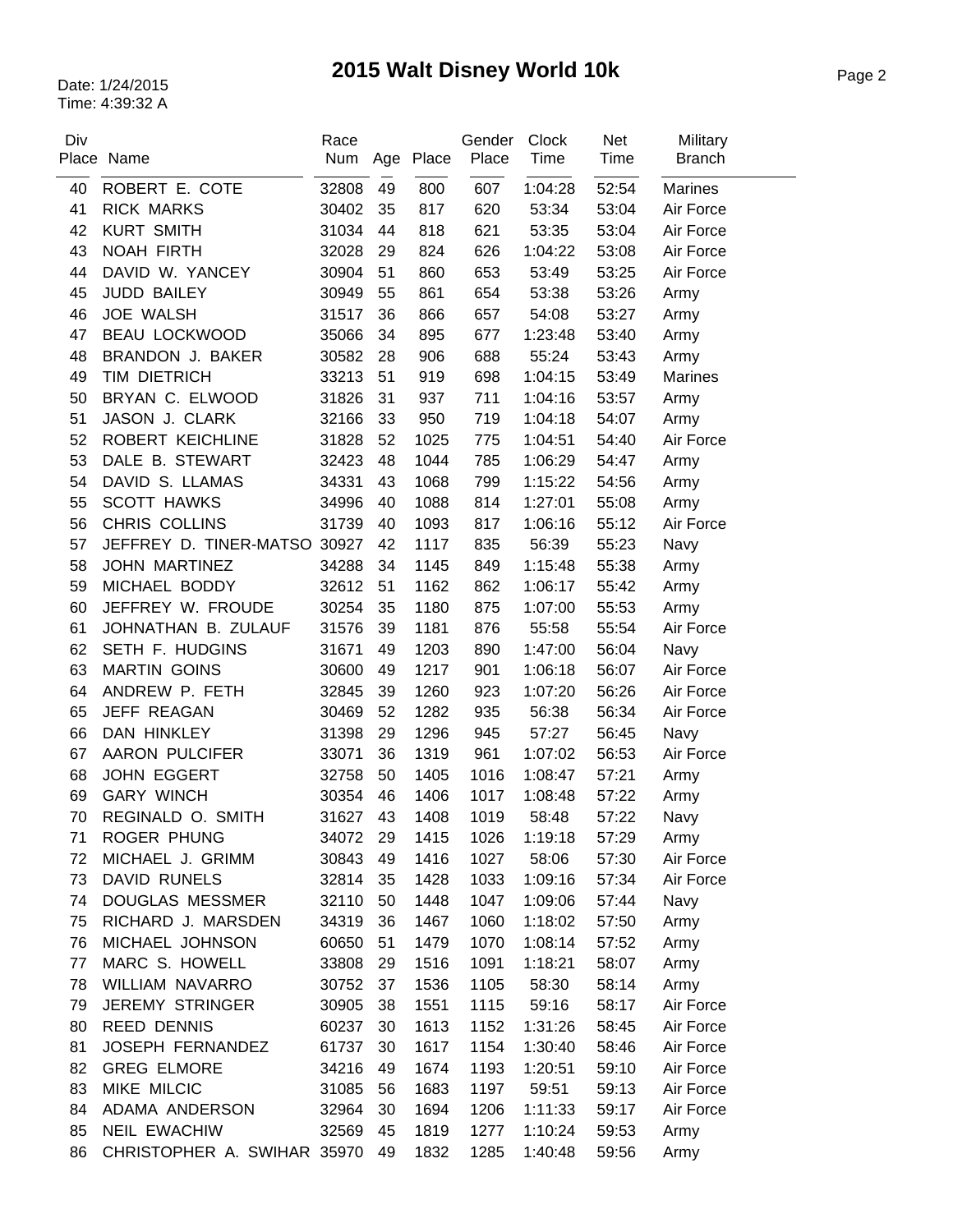# Page 3 Date: 1/24/2015 **2015 Walt Disney World 10k**

| Div | Place Name                 | Race  |    | Num Age Place | Gender<br>Place | Clock<br>Time | <b>Net</b><br>Time | Military<br><b>Branch</b> |
|-----|----------------------------|-------|----|---------------|-----------------|---------------|--------------------|---------------------------|
| 87  | MARC EDQUID                | 34417 | 45 | 1913          | 1328            | 1:20:38       | 1:00:25            | Army                      |
| 88  | ERIC M. BURCH              | 32512 | 35 | 1923          | 1334            | 1:10:52       | 1:00:26            | Navy                      |
| 89  | <b>BRANDON J. GITTS</b>    | 33276 | 34 | 1978          | 1367            | 1:11:52       | 1:00:48            | Navy                      |
| 90  | SCOT E. NEWPORT            | 30956 | 50 | 2032          | 1397            | 1:01:36       | 1:01:12            | Army                      |
| 91  | <b>JAC COIL</b>            | 32726 | 39 | 2039          | 1400            | 1:11:33       | 1:01:13            | Air Force                 |
| 92  | <b>JOEL WEBER</b>          | 31113 | 38 | 2074          | 1419            | 1:01:29       | 1:01:28            | <b>Marines</b>            |
| 93  | ANTHONY J. SMITH           | 61301 | 57 | 2100          | 1433            | 1:22:48       | 1:01:37            | Air Force                 |
| 94  | <b>BRANDON HUGHES</b>      | 32090 | 33 | 2176          | 1476            | 1:12:21       | 1:02:04            | Air Force                 |
| 95  | <b>DREW GRIMES</b>         | 35360 | 25 | 2186          | 1482            | 1:32:39       | 1:02:09            | Navy                      |
| 96  | F. SCOTT ARNOLD            | 33292 | 49 | 2255          | 1522            | 1:13:07       | 1:02:35            | <b>Marines</b>            |
| 97  | CHRISTOPHER ONUFRAK        | 33766 | 41 | 2261          | 1525            | 1:23:03       | 1:02:37            | Army                      |
| 98  | BROWNIE E. EHLERS          | 33367 | 61 | 2351          | 1579            | 1:13:55       | 1:03:07            | Air Force                 |
| 99  | JAMES DESGRANGE            | 33885 | 35 | 2367          | 1584            | 1:24:48       | 1:03:11            | Air Force                 |
| 100 | <b>RYAN WHITE</b>          | 30427 | 37 | 2391          | 1595            | 1:14:02       | 1:03:21            | <b>Marines</b>            |
| 101 | JAMES W. DAVIS             | 33923 | 35 | 2396          | 1599            | 1:25:16       | 1:03:22            | Air Force                 |
|     | 102 JOHN M. WILCOX         | 33020 | 37 | 2409          | 1607            | 1:13:50       | 1:03:27            | Army                      |
|     | 103 JOHN RAMIREZ           | 34517 | 65 | 2457          | 1630            | 1:24:07       | 1:03:49            | Army                      |
|     | 104 FRANK STACHOUR         | 31069 | 35 | 2469          | 1637            | 1:35:39       | 1:03:53            | Navy                      |
| 105 | <b>DAVID BARNETT</b>       | 32721 | 37 | 2520          | 1661            | 1:15:25       | 1:04:05            | Air Force                 |
|     | 106 MARK HANSEN            | 33983 | 62 | 2541          | 1670            | 1:24:30       | 1:04:10            | Navy                      |
|     | 107 CHRISTOPHER PARK       | 62045 | 37 | 2553          | 1677            | 1:35:09       | 1:04:13            | Army                      |
|     | 108 KEVIN F. COUGHLIN      | 33332 | 44 | 2560          | 1682            | 1:15:19       | 1:04:14            | <b>Marines</b>            |
| 109 | <b>BENJAMIN RINGVELSKI</b> | 33286 | 40 | 2562          | 1684            | 1:15:19       | 1:04:15            | <b>Marines</b>            |
| 110 | <b>JOHN SCHNEIDER</b>      | 32644 | 45 | 2581          | 1694            | 1:16:36       | 1:04:20            | Air Force                 |
| 111 | <b>SCOTT REANEY</b>        | 37337 | 33 | 2624          | 1715            | 1:57:06       | 1:04:39            | Army                      |
| 112 | ROBERT LOPEZ               | 32055 | 39 | 2671          | 1741            | 1:16:16       | 1:04:55            | Army                      |
| 113 | BRIAN C. MCNERNEY          | 37628 | 30 | 2688          | 1753            | 1:55:16       | 1:05:00            | Air Force                 |
| 114 | THOMAS P. MANGAN           | 31151 | 48 | 2693          | 1755            | 1:06:15       | 1:05:02            | <b>Marines</b>            |
| 115 | <b>BRANDON MEREDITH</b>    | 33257 | 32 | 2721          | 1769            | 1:27:23       | 1:05:14            | Navy                      |
| 116 | MARK D. RICKEL             | 37526 | 42 | 2735          | 1777            | 1:46:17       | 1:05:15            | Army                      |
|     | 117 MATTHEW M. MAZAT       | 31782 | 41 | 2752          | 1788            | 1:16:53       | 1:05:21            | Navy                      |
|     | 118 EMILIO SORIA           | 32816 | 44 | 2765          | 1792            | 1:27:51       | 1:05:26            | Navy                      |
| 119 | <b>JASON REIFSNYDER</b>    | 32862 | 36 | 2769          | 1794            | 1:27:52       | 1:05:27            | Navy                      |
| 120 | <b>JON JAILLITE</b>        | 37059 | 44 | 2783          | 1802            | 1:57:12       | 1:05:33            | Air Force                 |
| 121 | <b>BRIAN BIGGS</b>         | 31166 | 39 | 2799          | 1808            | 1:06:21       | 1:05:39            | Air Force                 |
|     | 122 ROBERT PORTER          | 32040 | 38 | 2836          | 1823            | 1:38:13       | 1:05:50            | <b>Marines</b>            |
|     | 123 THOMAS MARNOCH         | 30628 | 40 | 2847          | 1829            | 1:07:25       | 1:05:54            | Army                      |
|     | 124 SHANNON B. HARRELL     | 31270 | 46 | 2850          | 1830            | 1:07:26       | 1:05:55            | Navy                      |
|     | 125 RICHARD L. MCCUMBER    | 34684 | 36 | 2905          | 1864            | 1:28:06       | 1:06:11            | <b>Marines</b>            |
|     | 126 AUSTIN G. WEEKS        | 33910 | 31 | 2908          | 1866            | 1:38:30       | 1:06:12            | Air Force                 |
|     | 127 PHILIP L. REQUARD      | 35158 | 33 | 2910          | 1868            | 1:38:30       | 1:06:12            | Air Force                 |
|     | 128 STEVE NOGA             | 61705 | 70 | 2935          | 1880            | 1:27:41       | 1:06:20            | Navy                      |
|     | 129 VYACHESLAV KIRIK       | 37599 | 38 | 2942          | 1883            | 1:58:21       | 1:06:23            | Marines                   |
|     | 130 PHILIPP BAUMANN        | 36007 | 50 | 2986          | 1907            | 1:47:18       | 1:06:40            | Army                      |
|     | 131 ROBERT R. HUSTER       | 60180 | 47 | 3041          | 1941            | 1:08:19       | 1:06:55            | Army                      |
|     | 132 BRIAN PRANSKE          | 32164 | 40 | 3060          | 1949            | 1:17:51       | 1:07:01            | Army                      |
| 133 | DAVID HALE                 | 30878 | 53 | 3093          | 1971            | 1:07:27       | 1:07:05            | Army                      |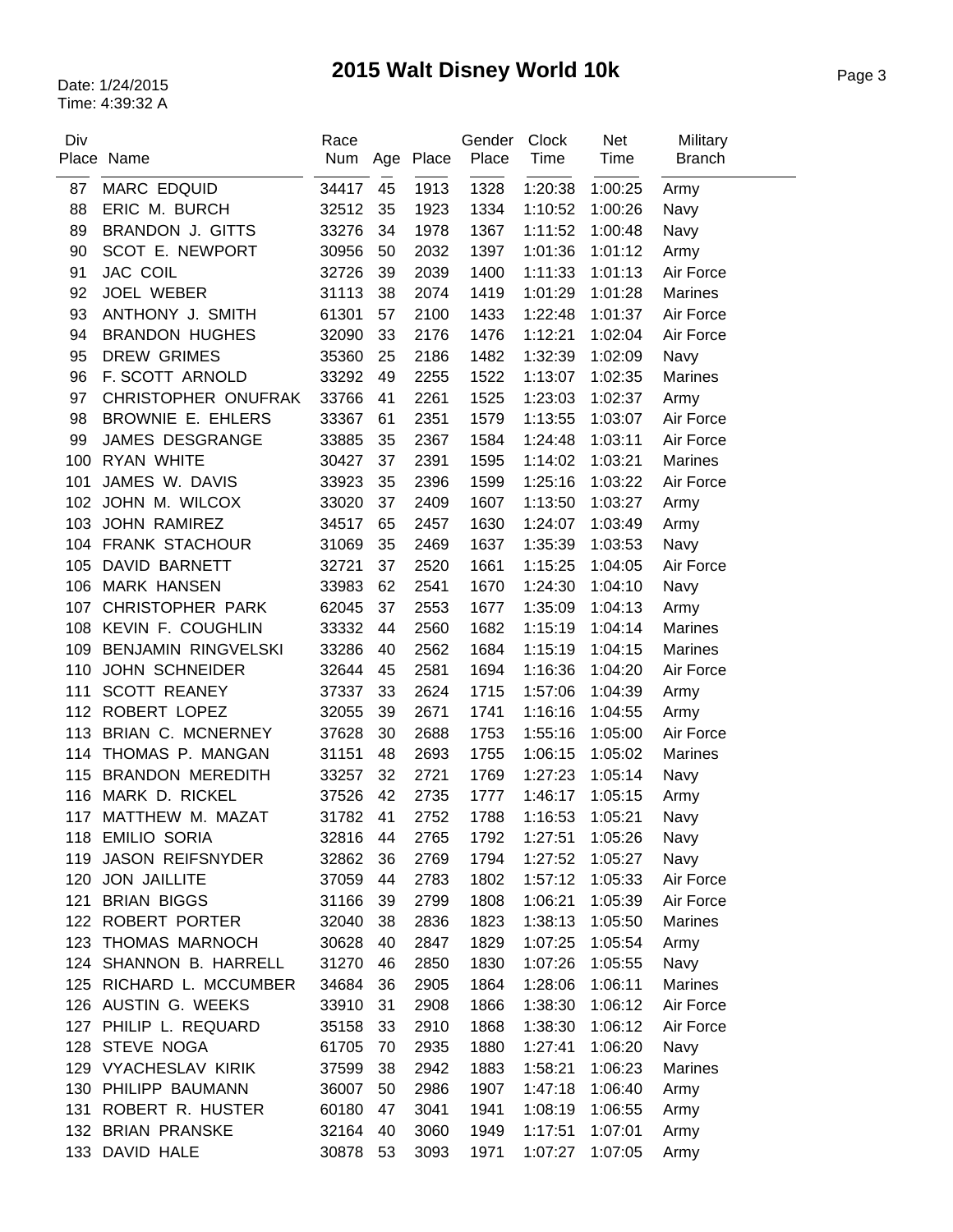| Div | Place Name                      | Race  |    | Num Age Place | Gender<br>Place | Clock<br>Time | Net<br>Time | Military<br><b>Branch</b> |
|-----|---------------------------------|-------|----|---------------|-----------------|---------------|-------------|---------------------------|
|     |                                 |       |    |               |                 |               |             |                           |
|     | 134 PAUL KIRKPATRICK            | 31324 | 60 | 3136          | 1989            | 1:08:29       | 1:07:23     | <b>Coast Guard</b>        |
| 135 | JAMIE MEYER                     | 34061 | 38 | 3162          | 1996            | 1:28:06       | 1:07:32     | Air Force                 |
| 136 | PONG ANDERSON                   | 31446 | 42 | 3174          | 2002            | 1:08:51       | 1:07:36     | Air Force                 |
| 137 | <b>MARK CULPEPPER</b>           | 32030 | 49 | 3200          | 2014            | 1:18:27       | 1:07:44     | Air Force                 |
| 138 | <b>GARY DEWITT</b>              | 36131 | 37 | 3226          | 2030            | 1:48:11       | 1:07:54     | Army                      |
|     | 139 BRIAN J. RISLEY             | 34554 | 45 | 3274          | 2055            | 1:28:26       | 1:08:10     | Navy                      |
| 140 | <b>MATT FRITZGES</b>            | 36848 | 31 | 3307          | 2068            | 1:58:44       | 1:08:18     | Navy                      |
|     | 141 BRENT HICKMAN               | 32556 | 43 | 3344          | 2084            | 1:19:27       | 1:08:31     | Army                      |
|     | 142 CHRISTOPHER MULLEN          | 30908 | 33 | 3352          | 2089            | 1:19:32       | 1:08:37     | Navy                      |
| 143 | ANDREW SAJDERA                  | 32660 | 33 | 3375          | 2097            | 1:20:28       | 1:08:43     | <b>Marines</b>            |
| 144 | RICH WOLFE                      | 34873 | 45 | 3458          | 2132            | 1:41:15       | 1:09:06     | <b>Marines</b>            |
| 145 | JIM NOLD                        | 34609 | 50 | 3518          | 2158            | 1:31:08       | 1:09:23     | Army                      |
|     | 146 MICHAEL CARTER              | 32515 | 35 | 3535          | 2164            | 1:20:42       | 1:09:29     | Army                      |
| 147 | EDWARD E. WOODWARD              | 34927 | 39 | 3562          | 2173            | 1:41:36       | 1:09:39     | Air Force                 |
| 148 | <b>JASON STEWART</b>            | 31081 | 41 | 3596          | 2186            | 1:10:42       | 1:09:48     | Navy                      |
| 149 | <b>SCOTT WEBER</b>              | 32743 | 42 | 3617          | 2194            | 1:21:30       | 1:09:56     | Navy                      |
| 150 | <b>JON PHILLIPS</b>             | 31764 | 38 | 3620          | 2195            | 1:21:40       | 1:09:58     | Air Force                 |
| 151 | BENJAMIN E. DOTSON              | 37345 | 37 | 3637          | 2206            | 2:00:18       | 1:10:04     | Army                      |
| 152 | EDWARD HOLLENSHADE              | 30456 | 39 | 3656          | 2218            | 1:10:55       | 1:10:08     | Army                      |
| 153 | MICHAEL FLETCHER                | 34668 | 35 | 3689          | 2236            | 1:31:05       | 1:10:16     | Army                      |
|     | 154 KEVIN L. DAHLIN             | 32899 | 39 | 3755          | 2271            | 1:31:35       | 1:10:37     | <b>Marines</b>            |
| 155 | JOHN ODUM                       | 33470 | 44 | 3764          | 2274            | 1:33:11       | 1:10:40     | Air Force                 |
|     | 156 WALLY MESSMORE              | 32880 | 43 | 3777          | 2277            | 1:33:16       | 1:10:43     | Air Force                 |
|     | 157 KEVIN W. OAKES              | 31302 | 56 | 3778          | 2278            | 1:10:46       | 1:10:43     | Navy                      |
| 158 | RAYMOND H. COLETTI              | 37575 | 49 | 3837          | 2299            | 2:02:08       | 1:10:59     | Air Force                 |
| 159 | JOHN M. WHITEHILL               | 34918 | 63 | 3865          | 2314            | 1:44:11       | 1:11:07     | Navy                      |
| 160 | DAVID DEHART                    | 31845 | 52 | 3904          | 2332            | 1:22:35       | 1:11:21     | Army                      |
| 161 | NICK V. THOMAS                  | 37112 | 31 | 4018          | 2380            | 1:34:07       | 1:12:01     | Army                      |
|     | 162 KEVIN ATTEBERRY             | 35472 | 41 | 4045          | 2390            | 1:43:19       | 1:12:08     | Air Force                 |
|     | 163 PHILLIP BODINE              | 60279 | 67 | 4110          | 2419            | 1:13:26       | 1:12:29     | Army                      |
|     | 164 GORDY MERENESS              | 60194 | 55 | 4160          | 2435            | 1:35:29       | 1:12:46     | Army                      |
|     | 165 DAVE WARD                   | 36183 | 61 | 4185          | 2450            | 2:04:03       | 1:12:53     | Navy                      |
|     | 166 LUIS E. RODRIGUEZ           | 32616 | 66 | 4190          | 2452            | 1:23:19       | 1:12:54     | Air Force                 |
|     | 167 MICHAEL REYNA               | 30708 | 34 | 4196          | 2456            | 1:14:03       | 1:12:57     | Army                      |
|     | 168 JONATHAN BLAUVELT           | 35226 | 31 | 4197          | 2457            | 1:43:08       | 1:12:57     | Army                      |
|     | 169 PARKER PLANTE               | 33207 | 52 | 4264          | 2485            | 1:25:34       | 1:13:17     | Air Force                 |
|     | 170 JAMES C. LEAGUE-PASCU 32472 |       | 33 | 4329          | 2511            | 1:25:29       | 1:13:40     | Army                      |
|     | 171 WILLIAM FLORES              | 37217 | 30 | 4353          | 2526            | 2:06:02       | 1:13:47     | <b>Coast Guard</b>        |
|     | 172 SID BUSCH                   | 36465 | 68 | 4390          | 2541            | 1:54:11       | 1:14:00     | Navy                      |
|     | 173 ERIC BARONI                 | 35540 | 41 | 4419          | 2554            | 1:44:15       | 1:14:07     | Air Force                 |
|     | 174 CHRISTIAN VON WUPPERF 34105 |       | 50 | 4444          | 2568            | 1:35:53       | 1:14:19     | Army                      |
|     | 175 CHRIS JACK                  |       |    |               |                 |               | 1:14:44     |                           |
|     |                                 | 32869 | 30 | 4522          | 2597            | 1:25:28       |             | Navy                      |
|     | 176 ROBERT D. SMITH, JR.        | 37638 | 20 | 4548          | 2605            | 1:36:17       | 1:14:50     | Army                      |
|     | 177 TODD JOHNSON                | 31622 | 42 | 4552          | 2606            | 1:15:46       | 1:14:51     | Army                      |
|     | 178 SAM ELY                     | 36641 | 35 | 4616          | 2631            | 1:57:50       | 1:15:15     | Air Force                 |
|     | 179 KEN WOLFE                   | 34436 | 57 | 4664          | 2650            | 1:37:31       | 1:15:26     | Air Force                 |
|     | 180 DAVID ANDERSON              | 32347 | 49 | 4684          | 2655            | 1:58:15       | 1:15:33     | Air Force                 |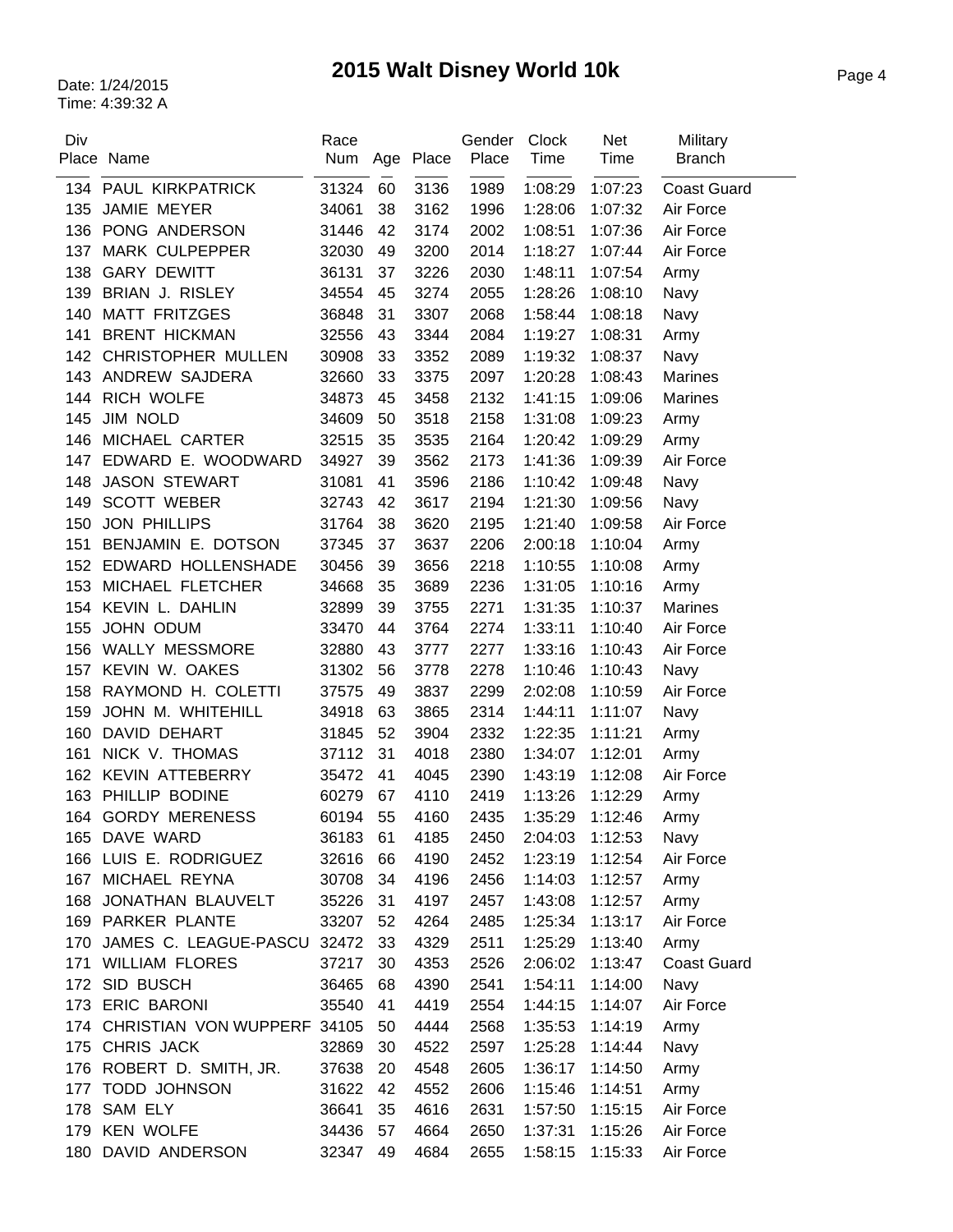| Div | Place Name                      | Race<br>Num |    | Age Place | Gender<br>Place | Clock<br>Time | <b>Net</b><br>Time | Military<br><b>Branch</b> |
|-----|---------------------------------|-------------|----|-----------|-----------------|---------------|--------------------|---------------------------|
| 181 | SAMUEL T. RORER                 | 35686       | 58 | 4689      | 2657            | 1:47:29       | 1:15:34            | Air Force                 |
| 182 | <b>TERRENCE CLEMMONS</b>        | 63747       | 45 | 4704      | 2665            | 1:57:44       | 1:15:39            | Navy                      |
| 183 | SCOTT V. CAHILL                 | 61749       | 42 | 4714      | 2669            | 2:08:12       | 1:15:41            | Army                      |
|     | 184 KENNETH R. CARPENTER        | 31196       | 59 | 4722      | 2672            | 1:37:57       | 1:15:44            | Army                      |
| 185 | NICHOLAS M. ALEXANDER 36015     |             | 33 | 4731      | 2676            | 1:56:12       | 1:15:47            | Air Force                 |
| 186 | <b>BENJAMIN SCHARFF</b>         | 37308       | 42 | 4743      | 2682            | 2:06:00       | 1:15:50            | <b>Marines</b>            |
| 187 | RONALD HAY                      | 33108       | 49 | 4744      | 2683            | 1:26:22       | 1:15:50            | Air Force                 |
| 188 | <b>SCOTT BUSIJA</b>             | 34809       | 38 | 4749      | 2685            | 1:46:00       | 1:15:51            | Air Force                 |
| 189 | <b>WILLIAM BROWN</b>            | 36152       | 46 | 4758      | 2689            | 1:57:41       | 1:15:56            | Air Force                 |
| 190 | <b>KEITH MORLOCK</b>            | 32955       | 58 | 4761      | 2691            | 1:47:06       | 1:15:57            | Air Force                 |
| 191 | <b>JERRY NAPIER</b>             | 37268       | 52 | 4854      | 2726            | 1:28:39       | 1:16:27            | <b>Marines</b>            |
|     | 192 WADE H. NORDBERG            | 31349       | 44 | 4892      | 2737            | 1:28:00       | 1:16:38            | <b>Marines</b>            |
| 193 | MICHAEL A. NIELSEN              | 33163       | 38 | 4971      | 2771            | 1:47:15       | 1:17:00            | Air Force                 |
|     | 194 ADAM Z. MCCLAIN             | 61423       | 35 | 5065      | 2806            | 1:49:53       | 1:17:40            | Army                      |
| 195 | <b>BART RINDLISBACHER</b>       | 33482       | 51 | 5091      | 2819            | 1:38:56       | 1:17:48            | Army                      |
|     | 196 CHAD D. PERRY               | 32381       | 39 | 5097      | 2822            | 1:59:59       | 1:17:50            | Air Force                 |
|     | 197 VIC EVERETT                 | 35583       | 58 | 5159      | 2846            | 1:50:50       | 1:18:07            | Air Force                 |
| 198 | <b>JUDD SPITZER</b>             | 35253       | 45 | 5162      | 2849            | 1:49:47       | 1:18:09            | Navy                      |
| 199 | <b>JEREMY SMITH</b>             | 31915       | 38 | 5163      | 2850            | 1:29:10       | 1:18:09            | Army                      |
| 200 | <b>JASON COLLINS</b>            | 32440       | 39 | 5167      | 2852            | 1:38:49       | 1:18:11            | Air Force                 |
| 201 | <b>BRIAN GILPATRICK</b>         | 30774       | 39 | 5192      | 2860            | 2:00:15       | 1:18:19            | Air Force                 |
|     | 202 BRIAN VANHORN               | 34662       | 40 | 5331      | 2919            | 1:39:59       | 1:19:02            | Air Force                 |
|     | 203 KEVIN SWIEDA                | 34654       | 36 | 5335      | 2921            | 1:40:00       | 1:19:02            | Air Force                 |
| 204 | <b>BRIAN WASHBURN</b>           | 61202       | 47 | 5431      | 2952            | 1:42:25       | 1:19:28            | <b>Coast Guard</b>        |
| 205 | <b>BOBBY HERSHNER</b>           | 32521       | 37 | 5494      | 2978            | 1:41:02       | 1:19:45            | Air Force                 |
| 206 | DEXTER R. HANDY                 | 34604       | 56 | 5540      | 2991            | 1:41:25       | 1:19:58            | Air Force                 |
| 207 | DAVID J. VALENCIA               | 32617       | 28 | 5832      | 3103            | 1:31:37       | 1:21:29            | Army                      |
| 208 | DONALD COSTELLO                 | 34146       | 36 | 5869      | 3119            | 1:53:19       | 1:21:39            | Navy                      |
| 209 | TIMOTHY C. BRINKERHOF           | 64975       | 63 | 6013      | 3163            | 2:13:14       | 1:22:23            | Army                      |
| 210 | <b>GARY R. ROMIG</b>            | 34578       | 52 | 6018      | 3166            | 1:42:43       | 1:22:24            | Army                      |
| 211 | <b>JASON AMAXOPULOS</b>         | 35841       | 31 | 6067      | 3186            | 2:14:15       | 1:22:39            | Air Force                 |
|     | 212 KEVIN DESLER                | 62377       | 35 | 6103      | 3199            | 1:53:45       | 1:22:47            | Army                      |
|     | 213 CHRISTOPHER FINKLEA         | 36210       | 48 | 6271      | 3255            | 2:05:41       | 1:23:37            | Navy                      |
|     | 214 CHRISTOPHER GABBERT         | 30786       | 47 | 6280      | 3262            | 1:34:10       | 1:23:40            | Navy                      |
|     | 215 KAREEM MICHELI              | 37317       | 33 | 6323      | 3278            | 2:16:04       | 1:23:51            | <b>Coast Guard</b>        |
|     | 216 SAMUEL A. MAROON            | 36344       | 49 | 6339      | 3287            | 2:04:26       | 1:23:56            | Navy                      |
|     | 217 DOUGLAS G. WITHERINGT 36361 |             | 39 | 6469      | 3325            | 2:06:30       | 1:24:28            | Navy                      |
|     | 218 THOMAS CLEARY               | 60351       | 48 | 6510      | 3341            | 1:25:45       | 1:24:38            | Air Force                 |
| 219 | JAMES WARD                      | 33383       | 45 | 6523      | 3347            | 1:55:04       | 1:24:41            | Navy                      |
|     | 220 STEPHEN A. WHICKER          | 65147       | 52 | 6535      | 3350            | 2:16:07       | 1:24:44            | Air Force                 |
|     | 221 MICHAEL SCICHILONE          | 36406       | 24 | 6597      | 3373            | 2:05:45       | 1:25:07            | Navy                      |
|     | 222 JEFF CLARKSON               | 30322       | 30 | 6648      | 3393            | 1:47:45       | 1:25:25            | Army                      |
|     | 223 KENT E. WALKER              | 62991       | 53 | 6700      | 3406            | 2:07:48       | 1:25:35            |                           |
|     | 224 JIM LARSON                  | 35494       | 47 | 6717      | 3413            | 2:06:47       | 1:25:39            | Army<br>Air Force         |
|     | 225 JONATHAN CAPE               |             | 34 | 6734      | 3418            | 1:56:37       |                    |                           |
|     | 226 ERIC G. WHITE               | 35772       | 26 |           |                 |               | 1:25:46            | Army                      |
|     |                                 | 33520       |    | 6739      | 3419            | 1:57:12       | 1:25:47            | Army                      |
| 227 | DAVID M. BLAIS                  | 35334       | 46 | 6746      | 3422            | 1:58:19       | 1:25:48            | Air Force                 |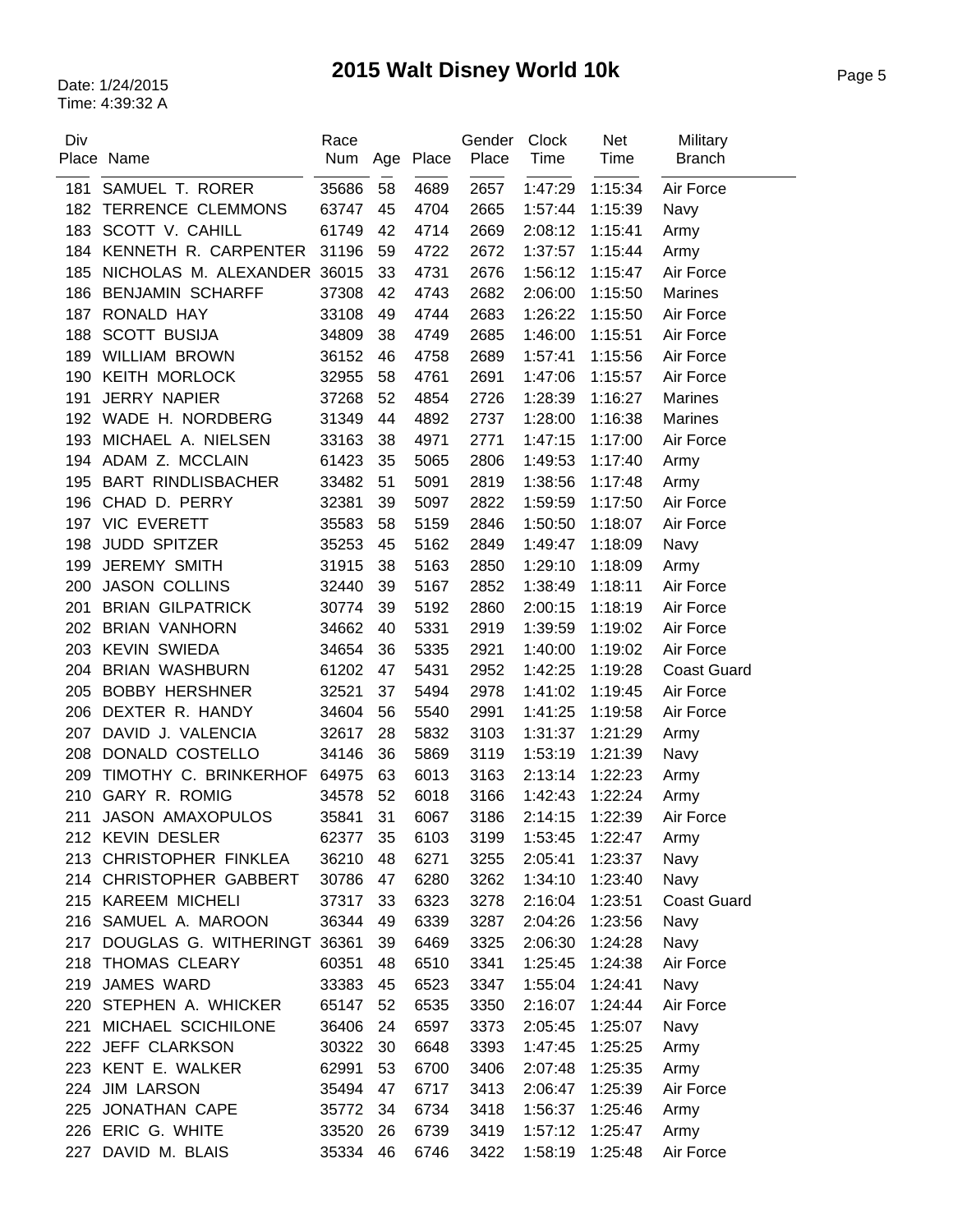# Page 6 Date: 1/24/2015 **2015 Walt Disney World 10k**

| Div | Place Name               | Race<br>Num |    | Age Place | Gender<br>Place | Clock<br>Time | Net<br>Time | Military<br><b>Branch</b> |
|-----|--------------------------|-------------|----|-----------|-----------------|---------------|-------------|---------------------------|
|     | 228 WILLIAM LOWRY        | 32966       | 44 | 6764      | 3429            | 1:46:28       | 1:25:56     | Army                      |
| 229 | <b>MIKE GRABOWSKI</b>    | 36492       | 64 | 6784      | 3436            | 2:07:04       | 1:26:08     | Army                      |
| 230 | <b>JOSHUA KRISTENSON</b> | 36624       | 34 | 6801      | 3443            | 2:08:03       | 1:26:14     | Navy                      |
| 231 | DAVE WERNER              | 61605       | 44 | 6913      | 3483            | 2:09:06       | 1:26:47     | Navy                      |
| 232 | <b>DANIEL ERNST</b>      | 36654       | 51 | 6985      | 3506            | 2:08:46       | 1:27:10     | Air Force                 |
|     | 233 GARY SIEDLECKI       | 63815       | 57 | 7290      | 3598            | 2:08:43       | 1:28:30     | Air Force                 |
|     | 234 TRAVIS P. GLASER     | 36969       | 27 | 7497      | 3662            | 2:21:12       | 1:29:27     | Army                      |
| 235 | DEAN A. LEIGHTON         | 37619       | 54 | 7511      | 3666            | 2:20:02       | 1:29:33     | Navy                      |
| 236 | <b>MATTHEW KENTGEN</b>   | 34135       | 29 | 7536      | 3671            | 2:00:49       | 1:29:40     | Air Force                 |
| 237 | <b>SCOTT PIKE</b>        | 37117       | 43 | 7688      | 3722            | 2:22:20       | 1:30:18     | Navy                      |
|     | 238 ROBERT MOORE         | 34629       | 46 | 7709      | 3732            | 1:52:03       | 1:30:24     | Army                      |
| 239 | <b>DWIGHT KANE</b>       | 36024       | 61 | 8046      | 3828            | 2:12:56       | 1:32:10     | Navy                      |
| 240 | JOHN WALLACE             | 35940       | 42 | 8443      | 3958            | 2:16:17       | 1:34:03     | Navy                      |
| 241 | <b>MARK GAUTIER</b>      | 36293       | 55 | 8640      | 4015            | 2:17:35       | 1:35:00     | Navy                      |
| 242 | <b>JEREMY MATIS</b>      | 34601       | 39 | 8651      | 4018            | 2:25:51       | 1:35:02     | Air Force                 |
| 243 | <b>JOHN SKIER</b>        | 37273       | 58 | 8996      | 4127            | 2:28:13       | 1:37:01     | Air Force                 |
|     | 244 DAVID LAWRENCE       | 37263       | 45 | 9120      | 4165            | 2:28:03       | 1:37:47     | Air Force                 |
|     | 245 MICHAEL MUDGETT      | 37389       | 53 | 9333      | 4218            | 2:30:15       | 1:39:07     | Air Force                 |
| 246 | RICHARD M. KANNEY        | 35880       | 50 | 9409      | 4241            | 2:32:09       | 1:39:37     | Army                      |
| 247 | <b>CRAIG SCHWETJE</b>    | 31365       | 43 | 9417      | 4243            | 1:40:04       | 1:39:39     | <b>Marines</b>            |
| 248 | <b>BILL BRACELAND</b>    | 64818       | 86 | 9476      | 4263            | 2:30:37       | 1:40:00     | Navy                      |
| 249 | ERIC M. LETZGUS          | 63349       | 40 | 9597      | 4295            | 2:23:06       | 1:40:44     | Air Force                 |
|     | 250 CARLOS TONG          | 34686       | 33 | 9690      | 4311            | 2:32:21       | 1:41:12     | <b>Marines</b>            |
| 251 | <b>KASEY BREHME</b>      | 33030       | 35 | 9739      | 4324            | 1:52:25       | 1:41:30     | Navy                      |
| 252 | GLENN D. KERR            | 30172       | 48 | 9889      | 4369            | 2:24:27       | 1:42:44     | Air Force                 |
| 253 | JOEL DE GUZMAN           | 35884       | 46 | 10275     | 4468            | 2:29:07       | 1:47:36     | Army                      |
|     | 254 MICHAEL J. HAFNER    | 35562       | 36 | 10321     | 4479            | 1:48:11       | 1:48:11     | Army                      |
| 255 | MICHAEL L. JACKSON       | 36136       | 47 | 10387     | 4494            | 2:30:22       | 1:49:17     | <b>Marines</b>            |
|     | 256 CARROLL A. DAVIDSON  | 63966       | 43 | 10639     | 4564            | 2:34:45       | 1:54:10     | Army                      |
|     | 257 JOHN J. MUELLER II   | 37579       | 36 | 10680     | 4571            | 2:27:00       | 1:55:31     | Army                      |
|     | 258 AARON PEREZ          | 62298       | 38 | 10687     | 4573            | 2:26:15       | 1:55:36     | Navy                      |
|     | 259 CEDRIC KING          | 36766       | 37 | 10846     | 4616            | 2:02:30       | 2:01:36     | Army                      |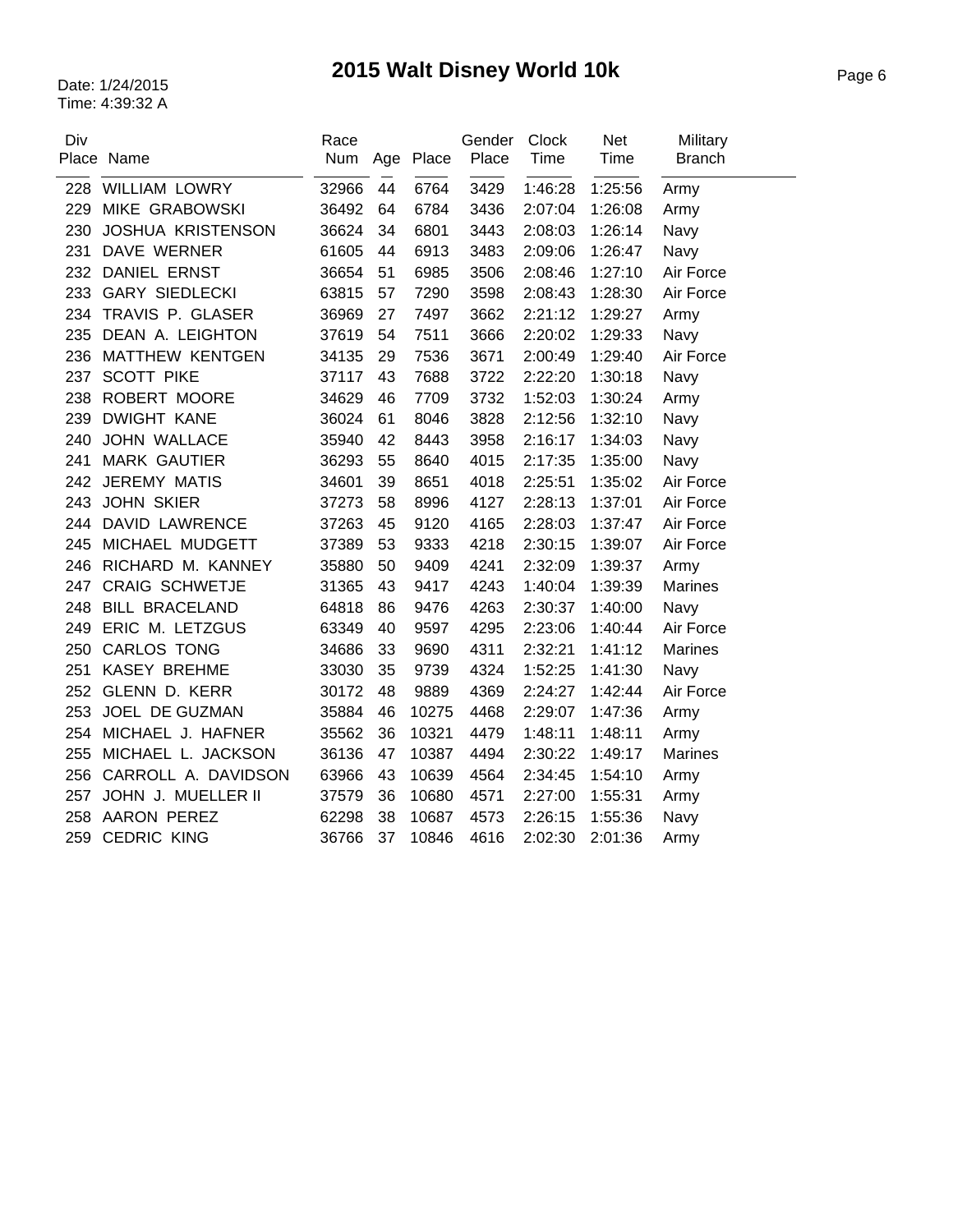### Page 7 Date: 1/24/2015 **2015 Walt Disney World 10k**

| Div            | Place Name               | Race<br>Num |    | Age Place | Gender<br>Place | Clock<br>Time | Net<br>Time     | Military<br><b>Branch</b> |
|----------------|--------------------------|-------------|----|-----------|-----------------|---------------|-----------------|---------------------------|
|                |                          |             |    |           |                 |               |                 |                           |
|                | <b>WOMEN -- MILITARY</b> |             |    |           |                 |               |                 |                           |
| 1              | <b>MARY KREIS</b>        | 30098       | 44 | 253       | 44              | 47:37         | 46:27           | Army                      |
| $\overline{2}$ | <b>ERICA CHABALKO</b>    | 60392       | 31 | 265       | 45              | 46:55         | 46:48           | Army                      |
| 3              | <b>COLLEEN SYC</b>       | 31721       | 31 | 268       | 46              | 56:59         | 46:48           | Army                      |
| 4              | <b>JESSICA ANDERSON</b>  | 30154       | 25 | 413       | 81              | 49:05         | 48:50           | <b>Coast Guard</b>        |
| 5              | AMANDA A. CORBITT        | 31394       | 29 | 473       | 97              | 49:54         | 49:23           | Army                      |
| $\,6$          | <b>JESSICA JOHNSON</b>   | 31567       | 30 | 501       | 108             | 51:06         | 49:46           | Army                      |
| $\overline{7}$ | <b>KELLY MCDONOUGH</b>   | 60594       | 40 | 570       | 127             | 1:01:00       | 50:30           | Army                      |
| 8              | DENISE M. MULL           | 31007       | 43 | 638       | 149             | 51:30         | 51:03           | Marines                   |
| 9              | <b>LAUREN PFENDLER</b>   | 30490       | 27 | 663       | 156             | 52:31         | 51:20           | Air Force                 |
| 10             | <b>TAMRA BARR</b>        | 34149       | 37 | 893       | 218             | 1:14:46       | 53:38           | Air Force                 |
| 11             | BEVERLY C. HANDY         | 30696       | 55 | 1050      | 261             | 55:34         | 54:48           | Air Force                 |
| 12             | LAURA D. YEAGER          | 30577       | 51 | 1134      | 291             | 56:20         | 55:32           | Navy                      |
| 13             | <b>LINDSAY TENTLER</b>   | 35386       | 28 | 1182      | 306             | 1:26:08       | 55:54           | Air Force                 |
| 14             | <b>ALISON SMOKER</b>     | 33794       | 25 | 1352      | 372             | 1:17:14       | 57:04           | Air Force                 |
| 15             | <b>BELINDA ELMORE</b>    | 31175       | 48 | 1427      | 395             | 1:17:47       | 57:34           | Air Force                 |
| 16             | LETSY A. MARSDEN         | 34299       | 40 | 1465      | 407             | 1:18:01       | 57:49           | Army                      |
| 17             | ROCHELLE MAINA           | 33833       | 50 | 1495      | 418             | 1:19:16       | 57:57           | Air Force                 |
| 18             | <b>JESSICA TAYLOR</b>    | 31743       | 30 | 1603      | 458             | 1:09:38       | 58:41           | Army                      |
| 19             | <b>KELSEY MILLER</b>     | 31301       | 30 | 1707      | 492             | 1:11:37       | 59:20           | Air Force                 |
| 20             | SAMIRAH GONZALEZ         | 60285       | 40 | 1713      | 497             | 59:21         | 59:21           | Air Force                 |
| 21             | <b>SARA MORRIS</b>       | 32648       | 28 | 1776      | 527             | 1:10:03       | 59:41           | Army                      |
| 22             | MARY N. DIPINTO          | 33249       | 58 | 1904      | 579             | 1:11:21       | 1:00:21         | Army                      |
| 23             | <b>HOLLY GREY</b>        | 31406       | 35 | 1930      | 594             | 1:00:38       | 1:00:28         | Army                      |
| 24             | ANGELA HERNANDEZ         | 33669       | 46 | 1966      | 609             | 1:22:56       | 1:00:43         | Army                      |
| 25             | <b>MARY BARNETT</b>      | 32720       | 33 | 2523      | 861             | 1:15:26       | 1:04:05         | Air Force                 |
| 26             | AMANDA VAN ESSEN         | 37364       | 27 | 2638      | 916             | 1:56:36       | 1:04:46         | Army                      |
| 27             | VILMARIE LOPEZ           | 32981       | 39 | 2672      | 931             | 1:16:16       | 1:04:56         | Army                      |
| 28             | <b>KASEY BEERNINK</b>    | 33430       | 25 | 2764      | 973             | 1:27:51       | 1:05:26         | Navy                      |
| 29             | <b>VICKI SUE MERRY</b>   | 33015       | 57 | 2873      | 1027            |               | 1:17:55 1:06:02 | Navy                      |
| 30             | KIMBERLY JOHNSON         | 32997 39    |    | 2950      | 1065            |               | 1:58:23 1:06:25 | <b>Marines</b>            |
| 31             | LINDY KARSNER            | 33945       | 30 | 3108      | 1128            | 1:19:07       | 1:07:13         | <b>Coast Guard</b>        |
| 32             | MARY A. SHEPARD          | 33360       | 54 | 3150      | 1158            | 1:18:27       | 1:07:29         | Air Force                 |
| 33             | CATHERINE METZGER        | 63022       | 50 | 3242      | 1204            | 1:48:25       | 1:07:58         | Marines                   |
| 34             | <b>WENDY WASHBURN</b>    | 34999       | 47 | 3291      | 1229            | 1:38:27       | 1:08:14         | <b>Coast Guard</b>        |
| 35             | REBECCA ALBERT           | 32765       | 35 | 3295      | 1231            | 1:18:58       | 1:08:15         | <b>Coast Guard</b>        |
| 36             | KATHLEEN A. HICKMAN      | 32529       | 37 | 3341      | 1258            | 1:19:25       | 1:08:30         | Army                      |
| 37             | AMY SITZE                | 34769       | 40 | 3618      | 1424            | 1:40:13       | 1:09:57         | Army                      |
| 38             | AMY CERINO               | 34462       | 40 | 3655      | 1438            |               | 1:32:36 1:10:08 | <b>Coast Guard</b>        |
| 39             | BRANDY BENITT            | 33633       | 33 | 3790      | 1506            | 1:31:49       | 1:10:47         | Army                      |
| 40             | APRIL CANTWELL           | 33553       | 39 | 4064      | 1663            | 1:33:05       | 1:12:15         | Air Force                 |
| 41             | REBECCA WOLFE            | 34875       | 41 | 4577      | 1962            | 1:47:11       | 1:15:03         | Marines                   |
| 42             | <b>LISA SKIER</b>        | 62823       | 57 | 4624      | 1992            | 1:55:34       | 1:15:16         | Air Force                 |
| 43             | LISA MOORE               | 32820       | 50 | 4873      | 2143            | 1:28:27       | 1:16:31         | Navy                      |
| 44             | LINDA BALD               | 35379 55    |    | 4935      | 2181            | 1:48:16       | 1:16:48         | Navy                      |